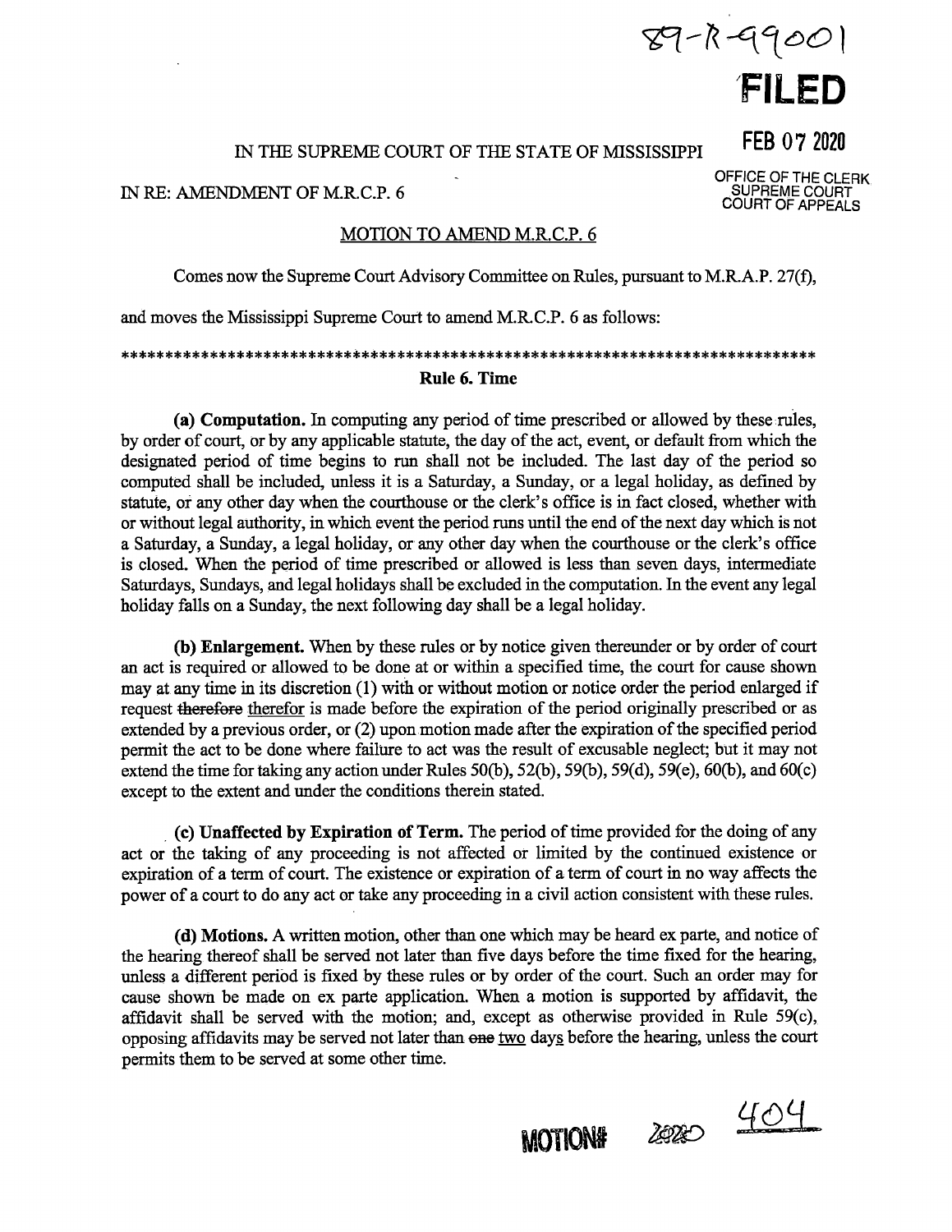**(e) Additional Time Mter Service by Mail.** Whenever a party has the right or is required to do some act or take some proceedings within a prescribed period after the service of a notice or other paper upon him and the notice or paper is served upon him by mail, three days shall be added to the prescribed period. This subdivision does not apply to responses to service of summons under Rule 4.

[Amended effective March 1, 1989; amended effective June 24, 1992; amended effective July I, 2008; amended effective .]

# *Advisory Committee Historical Note*

*Effective Rule 6(d)* was amended to require that opposing *affldavits be served no later than two days before the hearing date. XX So. 3d XX (Miss. 20 ).* 

*Effective June 24, 1992, Rule 6(a) was amended to provide that the legal holidays which cause a period of time to be enlarged are those defined by statute. 598-602 So. 2d XXII-XXIII (West Miss. Cas. 1992).* 

*Effective March 1, 1989, Rule 6(a) was amended to abrogate the inclusion of time periods established by local court rules. 536-538 So. 2dXXI (West Miss. Cas. 1989).* 

#### *Advisory Committee Notes*

*It is not uncommon for clerks' offices and courthouses to be closed occasionally during what are normal working periods, whether by local custom or for a special purpose, such as attendance at a funeral. Rule 6(a) was drafted to obviate any harsh result that may otherwise ensue when an attorney, faced with an important filing deadline, discovers that the courthouse or the clerk's office is unexpectedly closed.* 

*Rule 6(b) gives the court wide discretion to enlarge the various time periods both before and after the actual termination of the allotted time, certain enumerated cases being excepted. A court cannot extend the time: (1) for filing of a motion for judgment notwithstanding the verdict pursuant to Rule 50(b); (ii) for filing a motion to amend the court's findings pursuant to Rule 52(b); (iii) for filing a motion for new trial pursuant to Rule 59(b); (iv) for filing a motion to alter or amend the judgment pursuant to Rule 60(b); (vi) for filing a motion to reconsider a court order transferring a case to another court pursuant to Rule 60(c); or (vii) for entering a sua sponte order requiring a new trial pursuant to Rule 59(d).* 

*Importantly, such enlargement is to be made only for cause shown. If the application for additional time is made before the period expires, the request may be made ex parte; if it is made after the expiration of the period, notice of the motion must be given to other parties and the only cause for which extra time can be allowed is "excusable neglect."* 

*Rule 6(c) does not abolish court terms; it merely provides greater flexibility to the courts* in attending the myriad functions they must perform, many of which were heretofore possible only